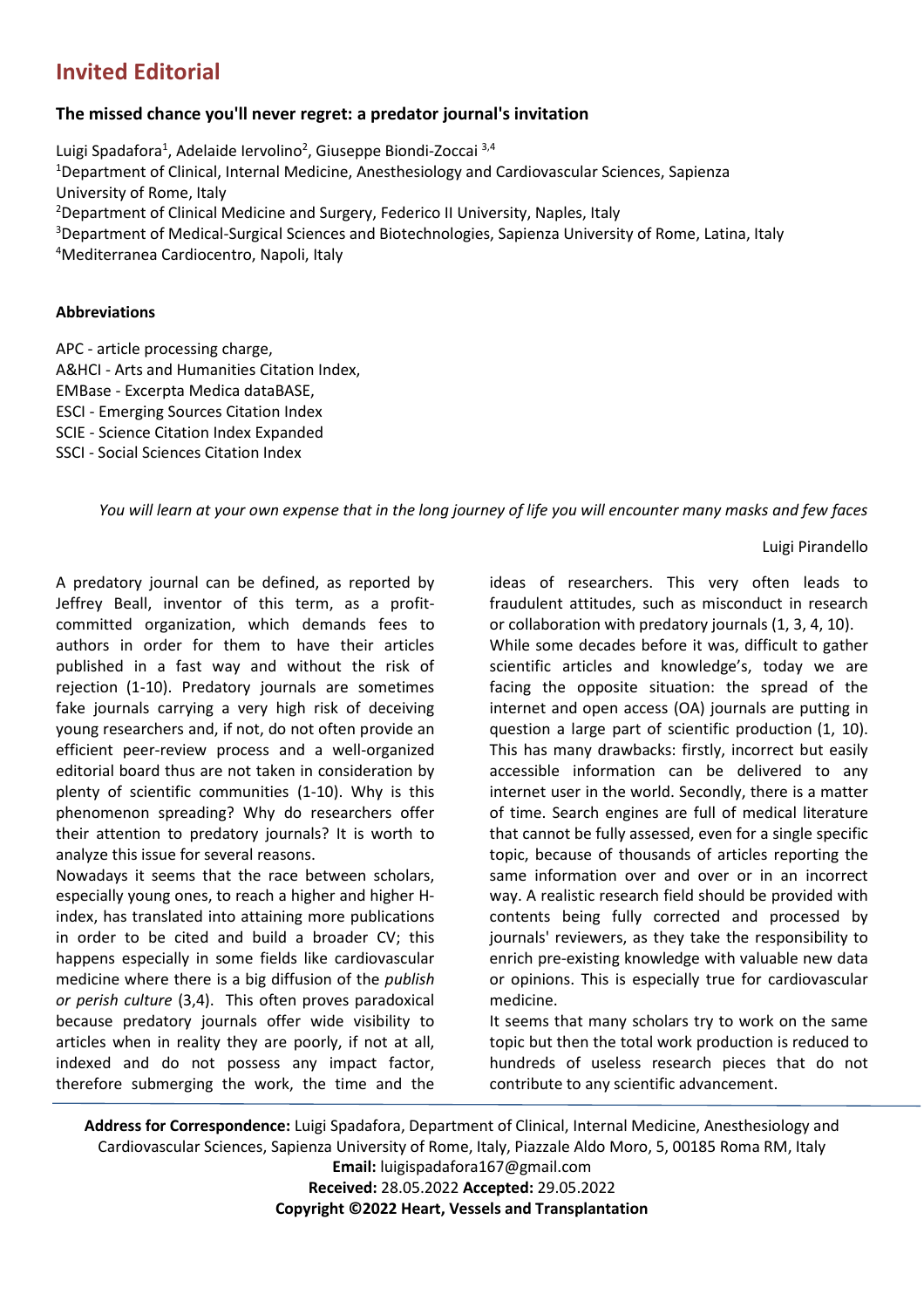

# **Figure 1. A recent analysis of Beall's list predatory journals has shown their presence in major scientific databases. Of 944 titles analysed, 863 were not indexed at all but 11 journals were present in Web of Science, 28 were present in ESCI, 56 were present in Scopus, 5 were present in Medline and 3 were present in EMBase (11) (republished under SS BY license terms from ref. 11).**

A&HCI - Arts and Humanities Citation Index, EMBase - Excerpta Medica database, ESCI- Emerging Sources Citation Index, SCIE - Science Citation Index Expanded, SSCI - Social Sciences Citation Index

Which are the most critical issues raised by predatory publications? Peer-review process, first of all, is quite always weak or absent, with all consequences related (1,10). When peer-review process is present, original and valid ideas may be stolen by predatory reviewers (10). This is possible because very frequently predatory journals are made by their own editors with the aim of receiving weak visibility (they are not present on Web of Science, Scopus, PubMed, DOAJ) and another consequence is that predatory articles cannot be evaluated, for example, for doctoral thesis and other selection processes (1-10). Thus, the risk is that a legitimate research may be wasted, stolen or even lost (another issue is that predatory journals lack an efficient archiving system) (10). Considering also that no statement for conflicts of interests is required by predatory journals, all these described issues raise a lot of ethical issues: we all know that milestones in scientific research should be integrity and honesty (4). Furthermore, a great opportunity for all scientific community was the introduction of OA journals and, given the act, that predatory journals pretend to be OA, all this movement is now suffering (10).Which are the features characterizing predatory journals and how do they manage to cheat young and old researchers? They are able in doing it; in fact, sometimes it is difficult to distinguish the grey zone between a predatory and a non-predatory journal (2). Usually, predatory editors use strong adjectives and names (such as international, global, European society) to lure readers. Furthermore, they give a description of their journal, which is typically presented as a multidisciplinary and versatile journal  $(1-10)$ .

The typical situation consists of a researcher receiving an email from a predatory editor, asking for papers to be submitted (1-10 ). During the first career steps, it is easy that a researcher's mail address ends up in a large mailing list and finds themself subscribed to hundreds of journals without any willing to.

On a predatory journal's homepage usually there is a fake logo of the Committee on Publication Ethics (COPE), a fake bibliometric indicator; furthermore a fake presence on Web of Science and Pubmed is reported (1-10), even though some of them have actually gathered access to subject databases and bibliographic citation ones (Fig. 1) (11).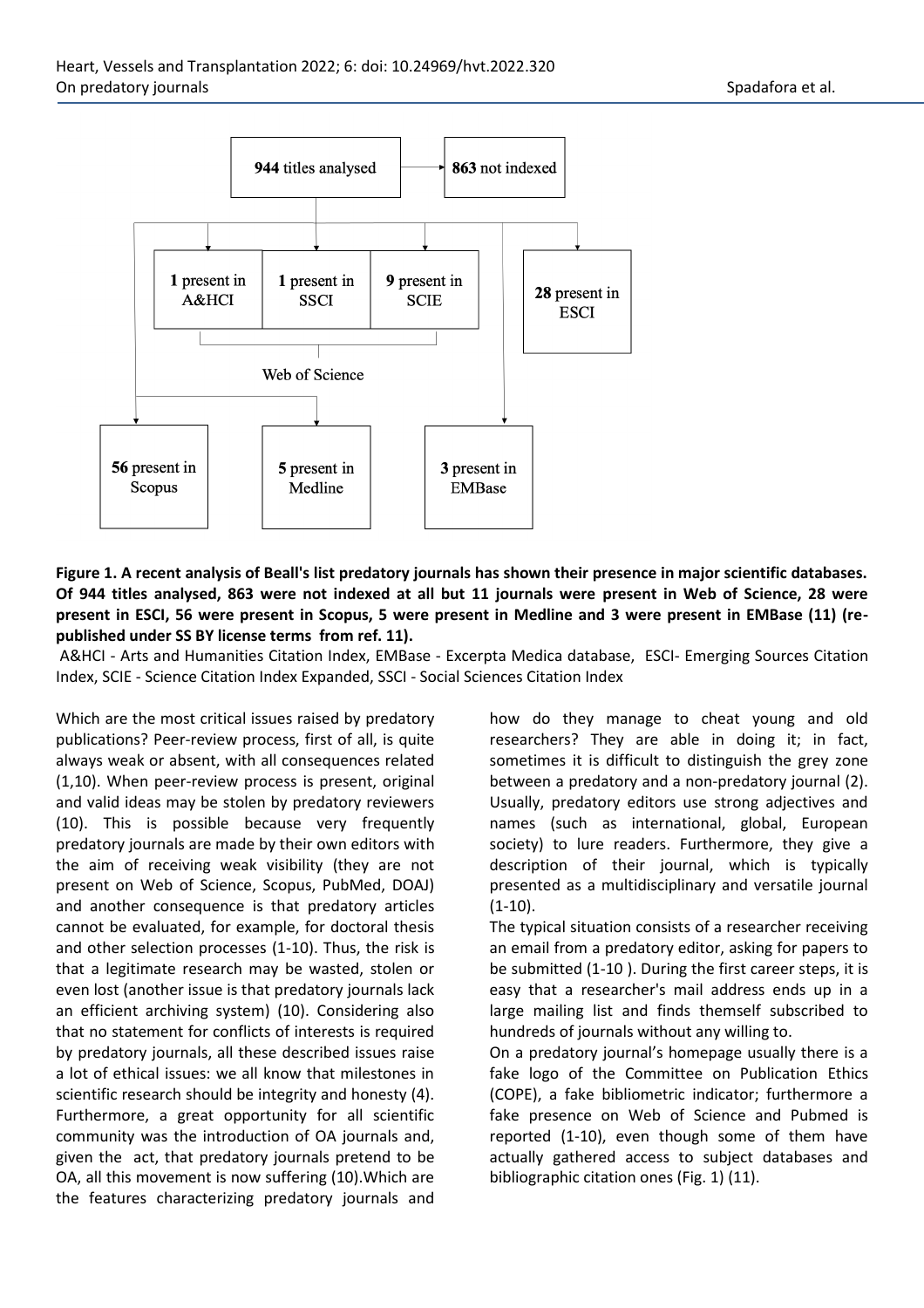

## **Figure 2. Proposed algorithm to evaluate a predator's invitation. It is possible to double check on major scientific databases the presence of the journal. If the answer to the questions is mostly no, the mail invitation should be ignored or, better, the unsubscription process from the mailing list should be carried on.**

Editors of predatory journals do not usually use institutional emails, rather they use non-professional address domains such as gmail and yahoo (1-10). They do not provide information regarding manuscript handling nor do they provide comprehensive authors instructions, reporting incorrectly spelt texts and coarse websites layouts. Predatory editors do not only look for papers, rather they also pretend to organize fake conferences in which the unlucky researcher is promised to be speaker/moderator (10). Papers submission and conferences participation is obviously under a conspicuous fee, identifying with the APC, namely article processing charge.

There are other aspects to consider, though. Developing countries are those where scientific misconducts and retractions are more present (3, 7), and on this background the adjunction of predatory journals, very widespread, is further limiting their scientific growth. The recent Covid-19 pandemic has brought the need for a fast sharing of data and articles, and it has been observed, maybe for this reason, an increase in predatory publications and predatory invitations after the pandemics start (9).

Predatory journals can have devastating consequences on the medical field. Young researchers can see their articles being wasted and, if surprised in publishing for a predatory journal, they may even be fired (1, 10). Research funds may be also lost for paying predatory journals. Fake scientific news may be given and both patients and doctors may be reached by them: this could be a real threat for patients healthcare. Over the years some initiatives have been developed to stop this phenomenon, for example, Beall had created a list of predatory journals which was then removed in 2017 (10). Also the "Think? Check. Submit." Approach is very interesting: it consists in tips for young researchers about how to choose the journal to submit their work to (10). This is a crucial point: a great weapon against predatory journals must be researchers' awareness about the phenomenon. Awareness could be reached, for example, by implementing academic curricula on scientific research and methodology (1, 8, 10, 12). Moreover, albeit the significant differences among predatory editors' behavior, several algorithms can be elaborated to ensure an efficient evaluation of a predatory invitation (Fig. 2).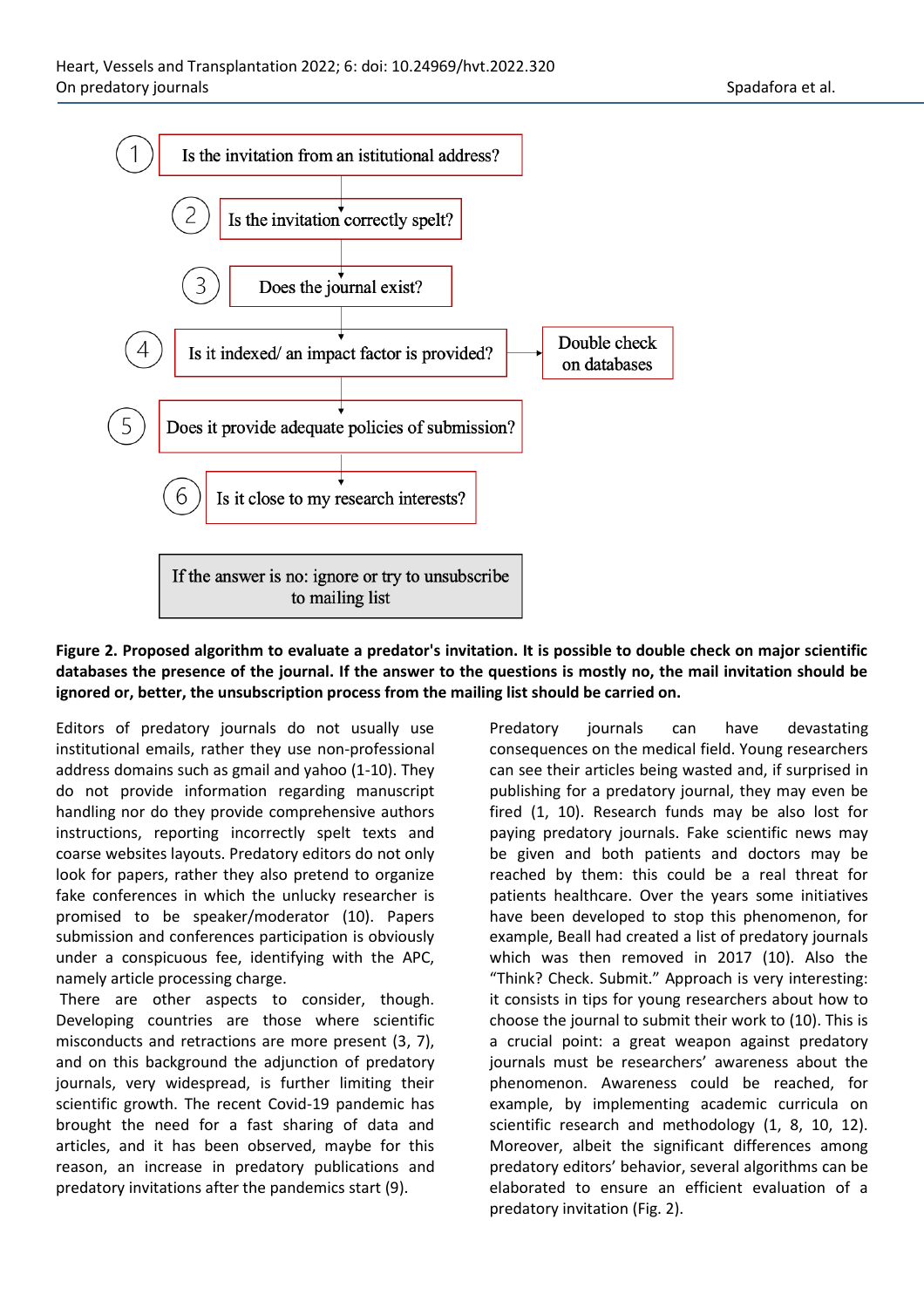

#### **Figure 3. Summary of key features of predatory publishing strategies, risks, and potential remedies**

In conclusion, an international database of predatory journals, including also predatory journal editors, and possibly authors, could be a great tool if continuously implemented and coupled with target measures (6) (Fig. 3). In particular, it would be useful for principal scientific societies to elaborate their own position papers and guidelines, and involve institutional bodies in this phenomenon counteraction.

#### **Peer-review:** internal

**Conflict of interest/Disclosure:** Giuseppe Biondi-Zoccai has consulted for Cardionovum, Crannmedical, Innovheart, Meditrial, Opsens Medical, Replycare, and Terumo – no conflict of interest with current article. All other authors have nothing to disclose. **Authorship:** All authors have participated in manuscript design and drafting, and finally approved it

**Acknowledgement and funding:** None to declare

#### **References**

1.Elmore SA, Weston EH. Predatory journals: what they are and how to avoid them. Toxicol Pathol 2020; 48: 607-10. doi: 10.1177/0192623320920209.

2.Cobey KD, Grudniewicz A, Lalu MM, Rice DB, Raffoul H, Moher D. Knowledge and motivations of researchers publishing in presumed predatory journals: a survey. BMJ Open 2019; 9 :e026516. doi: 10.1136/bmjopen-2018-026516.

3.Spadafora L, Testa A, Frati G, Biondi-Zoccai G. The cardiologist's commandment: Thou shalt not retract! Int J Cardiol 2022; 350: 106-8. doi: 10.1016/j.ijcard.2022.01.016

4.Audisio K, Robinson NB, Soletti GJ, Cancelli G, Dimagli A, Spadaccio C,et al. A survey of retractions in the cardiovascular literature. Int J Cardiol 2022; 349: 109-14. doi: 10.1016/j.ijcard.2021.12.021.